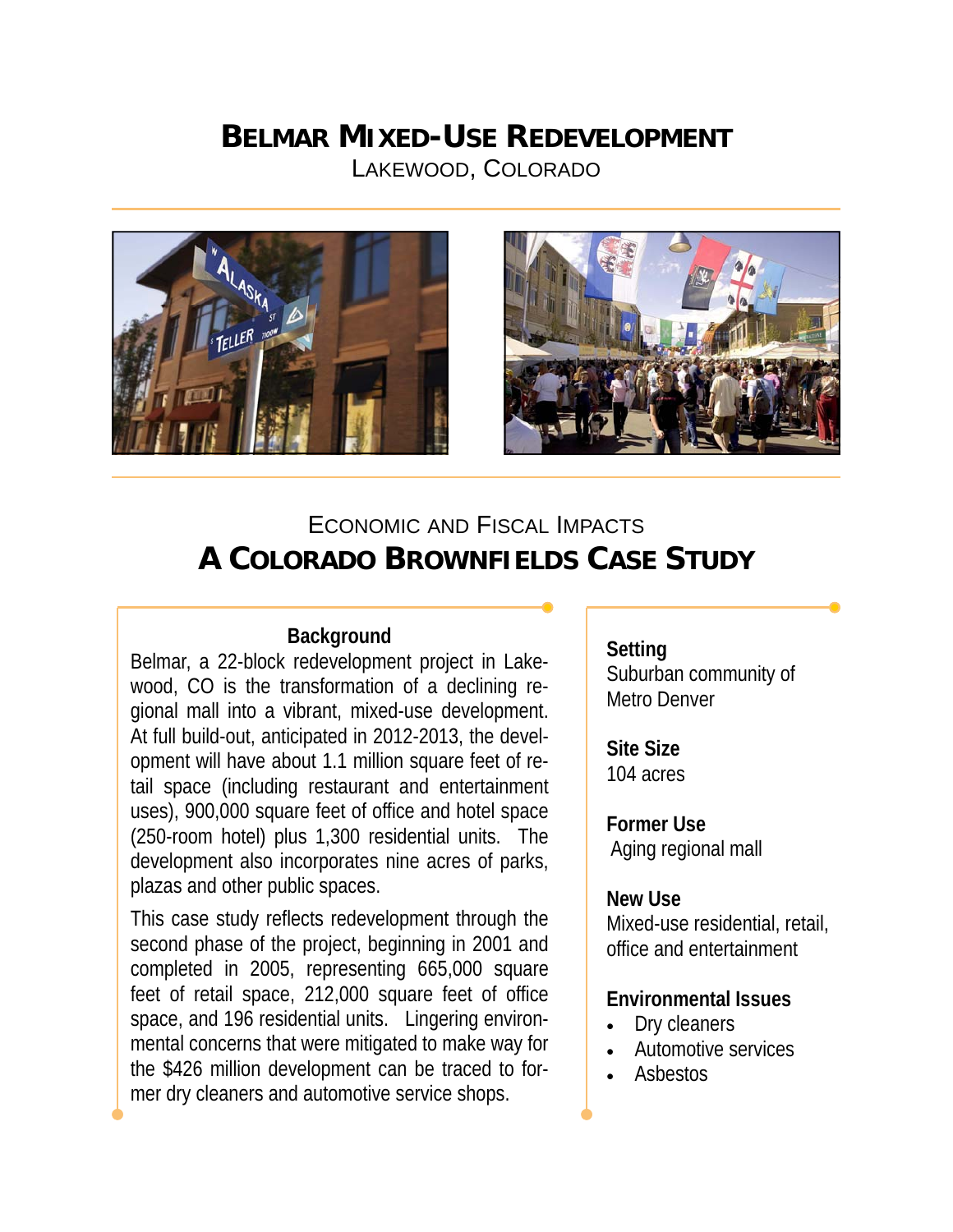

#### **Job Creation**

- 800 full-time office employees
- 1,400 full-time retail and restaurant jobs
- One-time construction impact of 4,000 jobs

#### **Housing Creation**

- 87 single family homes
- 109 multi family homes
- Row homes and lofts ranging in size from 660 square feet to 2,500 square feet.
- Price points between \$180,000 and \$900,000

#### **New Investment**

- Construction-related costs, including labor, materials and soft costs, totaled \$426.1 million.
- It is estimated that \$25.4 million of the total construction investment was transacted with Lakewood suppliers and workers.
- The Belmar Center, a large event venue that opened in 2005, can house up to 770 people in its Grand Ballroom and 400 people on its covered terrace.

#### **Fiscal Impacts**

- Estimated Lakewood property tax revenues totaled \$478,100 of which the City retained \$95,800 after TIF bond repayment.
- Jefferson County tax revenues generated by the project are \$2 million in 2005.

### **Environmental Considerations**

Previous uses of the 104-acre site (dry cleaners and automotive service shops) left behind contaminated groundwater and soil. In addition, demolition work involved the removal of asbestos and hazardous materials from existing buildings. In total, environmental remediation work cost an estimated \$5.0 million. Both dry cleaning solvents and petroleum from contaminated source soils were removed and successfully addressed. Injecting carbohydrates into the solvent plume has been extremely successful and has cut the anticipated remediation timeline and cost.

Site remediation, including carbon injections, was timed to integrate into site development as to not impair the construction timeline.

Successful negotiations with other responsible parties resulted in the collection of \$2.5 million dollars from these responsible parties.

#### **Recognition and Awards at Belmar**

- 2005 Congress of New Urbanism Charter Award
- Silver LEED certification for green building
- EPA Phoenix Award 2004
- Denver Regional Council of Governments 2005 Metro Vision Award
- EPA National Award for Smart Growth Achievement 2005
- 2005 International Economic Development Council's "Public/Private Partnership Award"
- Urban Land Institute's Award of Excellence 2006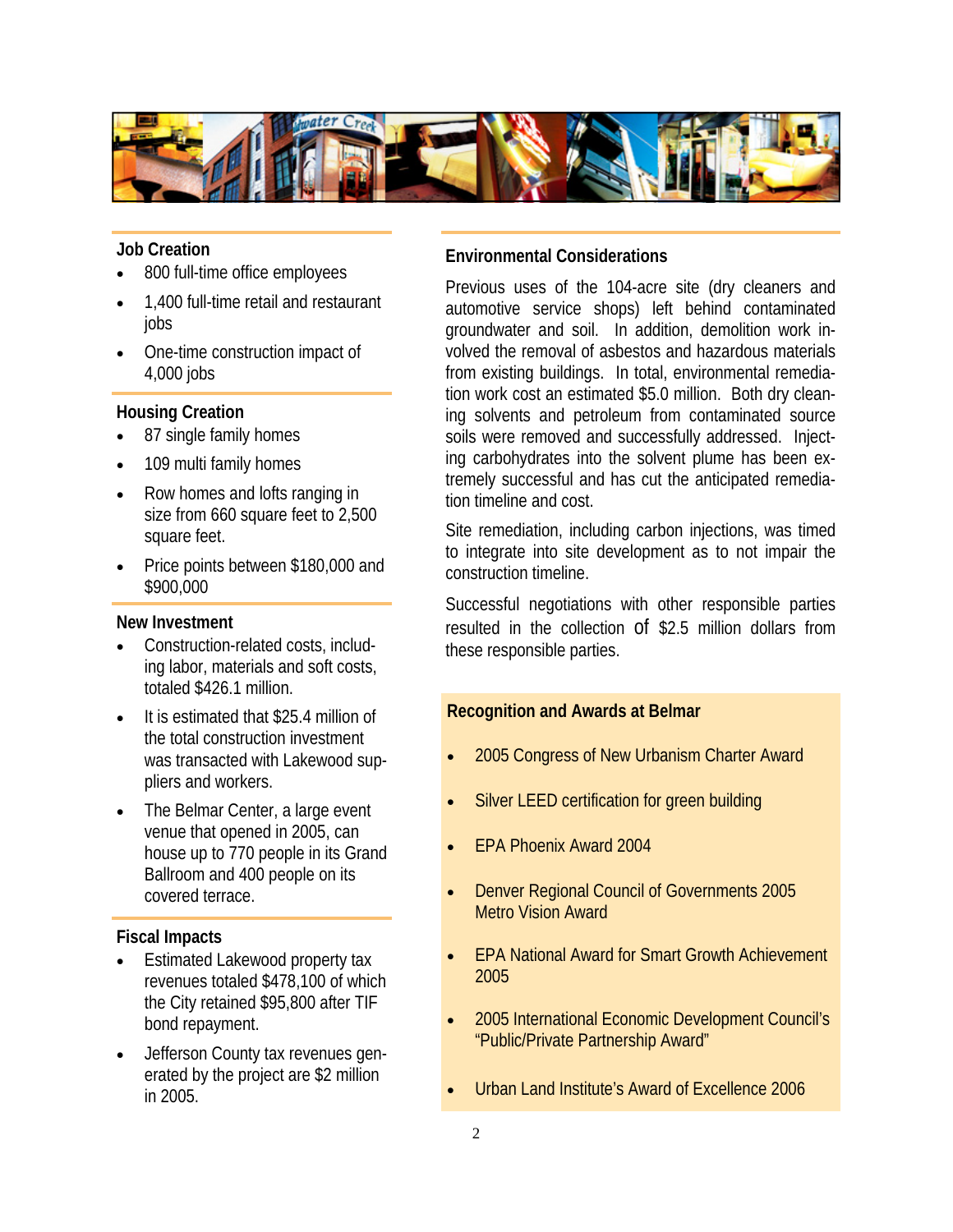#### **History**

In 1966 Villa Italia Mall opened to great fanfare as more than 725,000 people from 36 states visited opening weekend. At 880,000 square feet, Villa Italia was the largest indoor, air-conditioned shopping mall between Chicago and the west coast. The development also included several outer commercial structures which housed a laundromat, dry cleaner facility and auto service/repair shops. For 35 years, "Villa" was the bustling commercial and social center of Lakewood. Despite remodeling efforts, Villa Italia was unable to resist changing social trends and increasing competition. After sales peaked in 1994, the City of Lakewood became concerned over the mall's future and initiated redevelopment discussions with the community and developers. By 1999 the property was around 50% vacant, in July 2001 the mall closed. Not only was the 104 acre site nearly idle, but Lakewood's budget was significantly impacted from the loss of sales tax revenue.

| <b>ANNUAL ECONOMIC IMPACT SUMMARY</b>                                                                                                                                       |                                                      |                                                 |                                                     |
|-----------------------------------------------------------------------------------------------------------------------------------------------------------------------------|------------------------------------------------------|-------------------------------------------------|-----------------------------------------------------|
| <b>DIRECT IMPACTS ONLY*</b>                                                                                                                                                 |                                                      |                                                 |                                                     |
|                                                                                                                                                                             | <b>Belmar</b><br>Redevelopment<br>Phase II Completed | Former Use<br>2001                              | Increase in New<br>Use                              |
| <b>Annual Tax Revenue</b>                                                                                                                                                   |                                                      |                                                 |                                                     |
| Lakewood Real Property Tax Revenue**<br>Lakewood Personal Property Tax Revenue**<br>Lakewood Sales Tax Revenue***<br>Total City Tax Revenues:                               | \$399,100<br>\$79,000<br>\$3,815,400<br>\$4,293,500  | \$66,500<br>\$13,200<br>\$500,000<br>\$579,700  | \$332,600<br>\$65,800<br>\$3,385,400<br>\$3,381,200 |
| Jefferson County Real Property Tax Revenue<br>Jefferson County Personal Property Tax Revenue<br>Jefferson County Open Space Tax Revenue<br><b>Total County Tax Revenues</b> | \$1,969,300<br>\$93,300<br>\$635,906<br>\$2,638,506  | \$349,000<br>\$69,100<br>\$125,000<br>\$543,100 | \$1,620,300<br>\$24,200<br>\$168,800<br>\$1,813,300 |
| <b>Business Operations Impacts</b>                                                                                                                                          |                                                      |                                                 |                                                     |
| Employment<br>Average Wages<br><b>Total employee Earnings</b>                                                                                                               | 2,200<br>\$29,100<br>\$64,020,000                    | 200<br>\$23,700<br>\$4,740,000                  | 2,000<br>\$5,400<br>\$59,280,000                    |
| Annual Household Income                                                                                                                                                     |                                                      |                                                 |                                                     |
| <b>Total Number of Households</b><br>Average Household Income<br><b>Total Household Income</b>                                                                              | 196<br>\$73,700<br>\$14,449,500                      | $\overline{0}$<br>0<br>0                        | 196<br>\$73,700<br>\$14,449,500                     |
| Investment in Construction (One-Time Impacts)                                                                                                                               |                                                      |                                                 |                                                     |
| Construction<br>Environmental Services and Clean up<br><b>Total New Investment</b>                                                                                          | \$421,000,000<br>\$5,000,000<br>\$426,000,000        | $\overline{\phantom{0}}$                        | \$421,000,000<br>\$5,000,000<br>\$426,000,000       |

\*Gross potential impacts; before allowing for waivers, incentives or other revenues invested back into the project

\*\*Does not reflect tax increment financing (TIF) which reduces net tax revenue to the city

\*\*\*Reflects 3% city sales tax rate, before allowing for a 1% exemption and 1% temporary exclusion